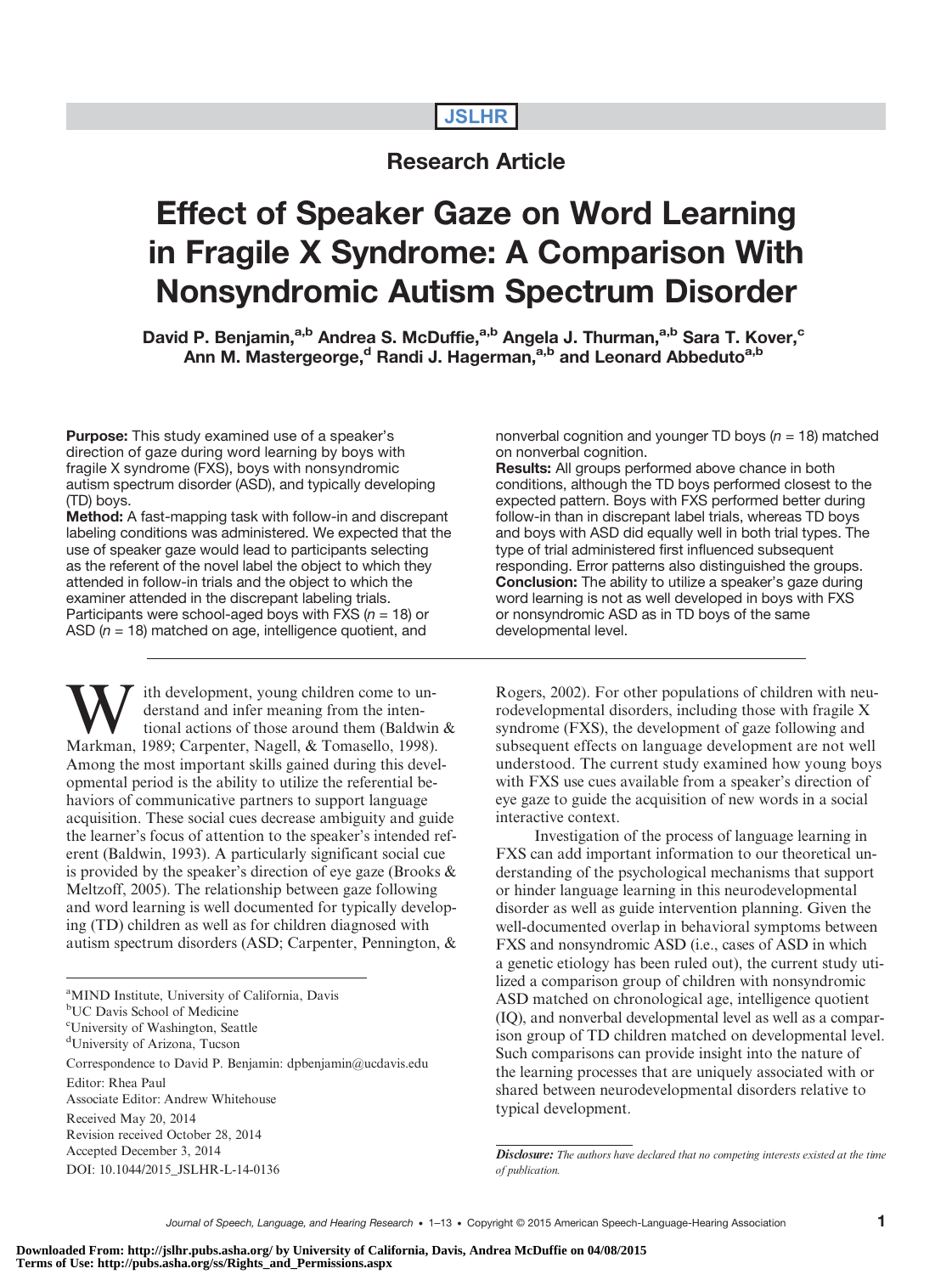## When Social Cues Guide Word Learning

By late toddlerhood, TD children use a variety of social cues (e.g., gaze shifts, head turns, and pointing gestures) to guide word learning in word-learning situations in which there is no overt pairing between label and object (Baldwin, 1991, 1993; Baldwin et al., 1996; Tomasello, Strosberg, & Akhtar, 1996). The speaker's direction of gaze toward an intended referent is a particularly critical cue that decreases ambiguity and enables an accurate label–object pairing. The construct of gaze following, also referred to as attention following (McDuffie, Yoder, & Stone, 2006) or responding to joint attention (Mundy et al., 2007), signals the emergence of a child's ability to be an active contributor to the wordlearning process.

# Use of Social Cues by Children With Nonsyndromic ASD

A number of studies have used fast-mapping paradigms to examine the ways in which children with nonsyndromic ASD use social cues to learn words when there is ambiguity about the referent of a novel label (Luyster & Lord, 2009; McDuffie et al., 2006; McGregor, Rost, Arenas, Farris-Trimble, & Stiles, 2013; Walton & Ingersoll, 2013). Fast mapping is the term for an associative learning process, based on temporal contiguity, in which two units of information (e.g., a label and an object) are linked in memory after one or very few exposures (Carey & Bartlett, 1978). Fastmapping studies have provided evidence of difficulty in learning new words when the speaker's direction of gaze is the only available cue to referential intent (Akechi et al., 2011; Baron-Cohen, Baldwin, & Crowson, 1997). Baron-Cohen et al. (1997) adapted a paradigm previously used with TD toddlers (Baldwin, 1991) to determine the extent to which children with nonsyndromic ASD could use speaker direction of gaze to learn words in a discrepant labeling context (i.e., a context in which two potential object referents are available to the child at the moment the verbal label is provided and the object being labeled is not the focus of the child's attention). Relative to younger TD children, children with nonsyndromic ASD are less able to use direction of gaze and more likely to make mapping errors when objects outside of their attentional focus are labeled (Baron-Cohen et al., 1997). Other studies have shown that word learning under conditions of discrepant labeling can approach the level demonstrated by TD participants when the language abilities of individuals with nonsyndromic ASD are age appropriate or when additional cues and word repetitions are present (Bani Hani, Gonzalez-Barrero, & Nadig, 2013; de Marchena, Eigsti, Worek, Ono, & Snedeker, 2011).

Although individuals with nonsyndromic ASD may demonstrate learning under particular variations of discrepant labeling, use of a matching strategy in which groups of participants are comparable on language abilities may obscure potential relationships between the phenotypic characteristics of a given neurodevelopmental disorder and word-learning tasks performance. Thus, the present study

was designed to examine the ways in which children with FXS or nonsyndromic ASD, matched on nonverbal cognition and chronological age, learned a novel word during conditions of follow-in labeling (i.e., a context in which two potential object referents are available to the child at the moment the verbal label is provided when the object being labeled is in the child's focus of attention) and discrepant labeling.

# FXS

FXS is an X-linked genetic disorder and the most common inherited cause of intellectual disability (Crawford, Acuna, & Sherman, 2001). FXS is caused by an expansion of a CGG trinucleotide repeat on the fragile X mental retardation  $1$  (FMR1) gene on the X chromosome, which results in a decrease in or absence of FMR1 protein (FMRP), the protein typically produced by the FMR1 gene (Loesch, Huggins, & Hagerman, 2004). FMRP is critical for synaptic plasticity and experience-dependent learning (Bassell & Warren, 2008). Although FXS can affect both sexes, it is more prevalent in males, who are, on average, more severely affected than females (Hagerman, 2008). For males, the behavioral phenotype of FXS is characterized by intellectual disability (Hessl et al., 2009), language delays (Abbeduto, Brady, & Kover, 2007), repetitive behaviors (Wolff et al., 2012), hyperarousal and inattention (Cornish & Wilding, 2010), and social anxiety (Hessl, Glaser, Dyer-Friedman, & Reiss, 2006). In addition, as many as 90% of males with FXS display behaviors typically associated with nonsyndromic ASD, such as gaze aversion, stereotyped behaviors, and repetitive language (Hessl et al., 2006). Last, up to 60% of males with FXS have symptoms that are frequent and severe enough to warrant a comorbid diagnosis of ASD (Rogers, Wehner, & Hagerman, 2001). However, the exact nature of ASD in FXS continues to generate controversy (Hall, Lightbody, Hirt, Rezvani, & Reiss, 2010; McDuffie, Thurman, Hagerman, & Abbeduto, 2014; Rogers et al., 2001; Thurman, McDuffie, Hagerman, & Abbeduto, 2014; Wolff et al., 2012). Although there is some indication of neurobiological overlap between nonsyndromic ASD and FXS (e.g., Fatemi & Folsom, 2011), there is not yet consensus that this overlap leads to the same behavioral symptoms (Hall et al., 2010).

Accounts of the social development of young children with FXS often describe eye-gaze avoidance (Cohen, Vietze, Sudhalter, Jenkins, & Brown, 1991; Hessl et al., 2006), suggesting that these children are likely to miss behavioral indicators of the attentional focus of other people. It has been argued that the underlying cause of social avoidance in children with FXS is social anxiety; that is, gaze-aversive behaviors in FXS may function to minimize the social anxiety caused by direct gaze sharing (Dalton, Holsen, Abbeduto, & Davidson, 2008; Hessl et al., 2006). Regardless of its developmental etiology, gaze aversion may decrease the likelihood that a child will respond appropriately to the social cues of communicative partners, thereby indirectly affecting word learning. In addition, other aspects of the behavioral phenotype of boys with FXS are likely to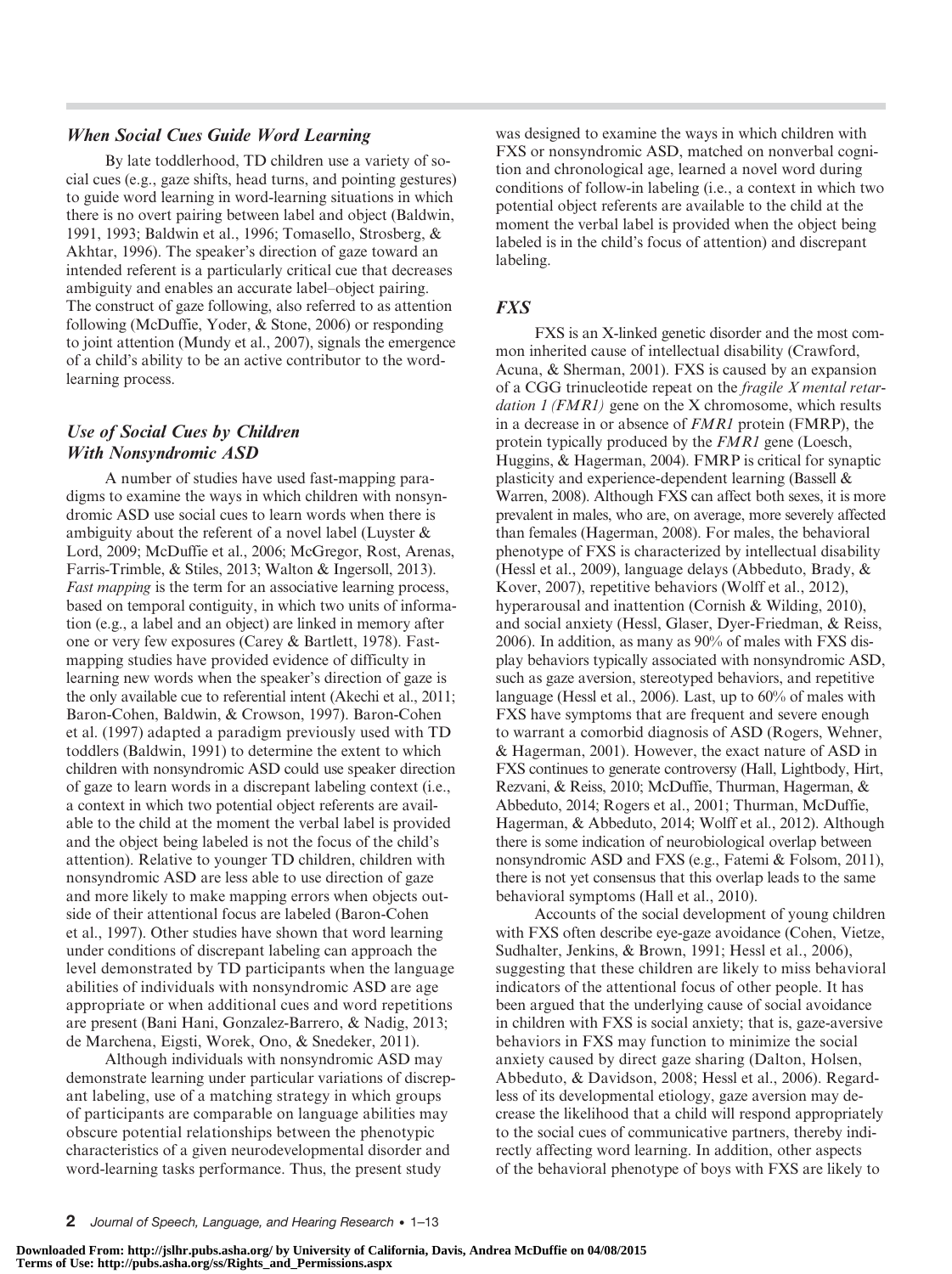interfere with the ability to effectively respond to the referential cues of communicative partners during early language learning (Cornish, Cole, Longhi, Karmiloff-Smith, & Scerif, 2012). In the current study, we examined one aspect of social communication that is of primary importance during early word learning: the ability to utilize the direction of gaze of a communicative partner as a cue to referential intent when disambiguating the meaning of a novel word.

# Approaches to the Study of Language Development in Boys With FXS

Investigations into the language abilities of boys with FXS generally have used global measures of expressive or receptive language or have investigated how language abilities are concurrently or longitudinally related to the development of other skills (Abbeduto et al., 2003). This line of research has provided evidence that boys with FXS have receptive vocabulary skills that, although delayed relative to age, are commensurate with nonverbal cognitive level and that may even be a strength relative to expressive language ability (Abbeduto et al., 2003; McDuffie, Kover, Abbeduto, Lewis, & Brown, 2012). Moving beyond an understanding of language as a product of development and examining the process by which language is acquired by boys with FXS can further both clinical and theoretical knowledge of the FXS phenotype.

# Word Learning in FXS

Using a task that included ostensive labeling of novel objects, McDuffie, Kover, Hagerman, and Abbeduto (2013) examined fast mapping in 4- to 10-year-olds with either FXS or nonsyndromic ASD who were matched on chronological age. In this paradigm, successfully establishing an associative link between the target object and a novel label did not require attention to the speaker's direction of gaze or understanding of the speaker's referential intent because only one object was presented at a time and only one object in each pair of stimulus objects was labeled. Given the way this fast-mapping task was structured, the findings of McDuffie et al. (2013) can be considered to provide a baseline assessment of associative word-learning ability. Boys with FXS and those with nonsyndromic ASD responded to the task at above-chance levels; however, participants with FXS significantly outperformed participants with nonsyndromic ASD despite having lower levels of nonverbal cognition. The current study was designed to extend the work of McDuffie et al. (2013) by testing whether boys with FXS demonstrate a relative advantage or weakness in the use of a single critical social cue—the direction of a speaker's gaze—to learn words in a nonostensive context. A comparison with performance by individuals with nonsyndromic ASD has the potential to add to our understanding of how symptoms of ASD relate to specific learning competencies.

# Research Questions

Using an experimental fast-mapping paradigm, the current study was designed to investigate the ability of young boys with FXS to use a speaker's direction of gaze as a guide to word learning. We adapted the paradigm originally introduced by Baldwin (1991) and later adapted by Baron-Cohen et al. (1997) to examine the process of word learning under conditions of follow-in and discrepant labeling. A group of same-aged boys with nonsyndromic ASD matched on IQ and nonverbal developmental level served as a comparison group, as did a group of young TD boys matched on nonverbal developmental level. To generate hypotheses regarding causal mechanisms involved in word learning, we also examined relationships with several phenotypic characteristics that might affect word-learning performance. The following research questions were addressed:

- 1. Do children with FXS, children with nonsyndromic ASD, or TD children learn a novel word under conditions of follow-in labeling (i.e., when the examiner labels the object in the child's focus of attention)?
- 2. Do children with FXS, children with nonsyndromic ASD, or TD children learn a novel word under conditions of discrepant labeling (i.e., when the examiner labels the object not in the child's focus of attention)?
- 3. Within each diagnostic group, is there a relative difference in the ability to learn a novel word across follow-in and discrepant labeling conditions?
- 4. Within each diagnostic group, is task performance influenced by the type of trial (follow-in vs. discrepant labeling) administered first to each participant?
- 5. Do patterns of errors vary as a function of labeling condition, trial type, or diagnostic group?
- 6. How does word-learning performance relate to child phenotypic characteristics (i.e., autism symptoms, vocabulary level, cognitive level) in FXS, nonsyndromic ASD, or typical development?

# Method

# **Participants**

Participants in the current study were drawn from a larger project investigating early word learning in FXS and nonsyndromic ASD. The larger sample included 57 boys with FXS, 61 boys with nonsyndromic ASD, and 59 TD boys. Participants were recruited and tested at two university sites, one on the West Coast and one in the Midwest. TD participants were recruited locally at each site, whereas participants with nonsyndromic ASD and FXS were recruited nationally. A boy was included if speech was his primary means of communication, English was the primary language spoken at home, and he lived with his biological mother. For all participants, parents indicated that their sons would be able to respond to simple instructions, such as "Give me the toy," and had used at least 10 different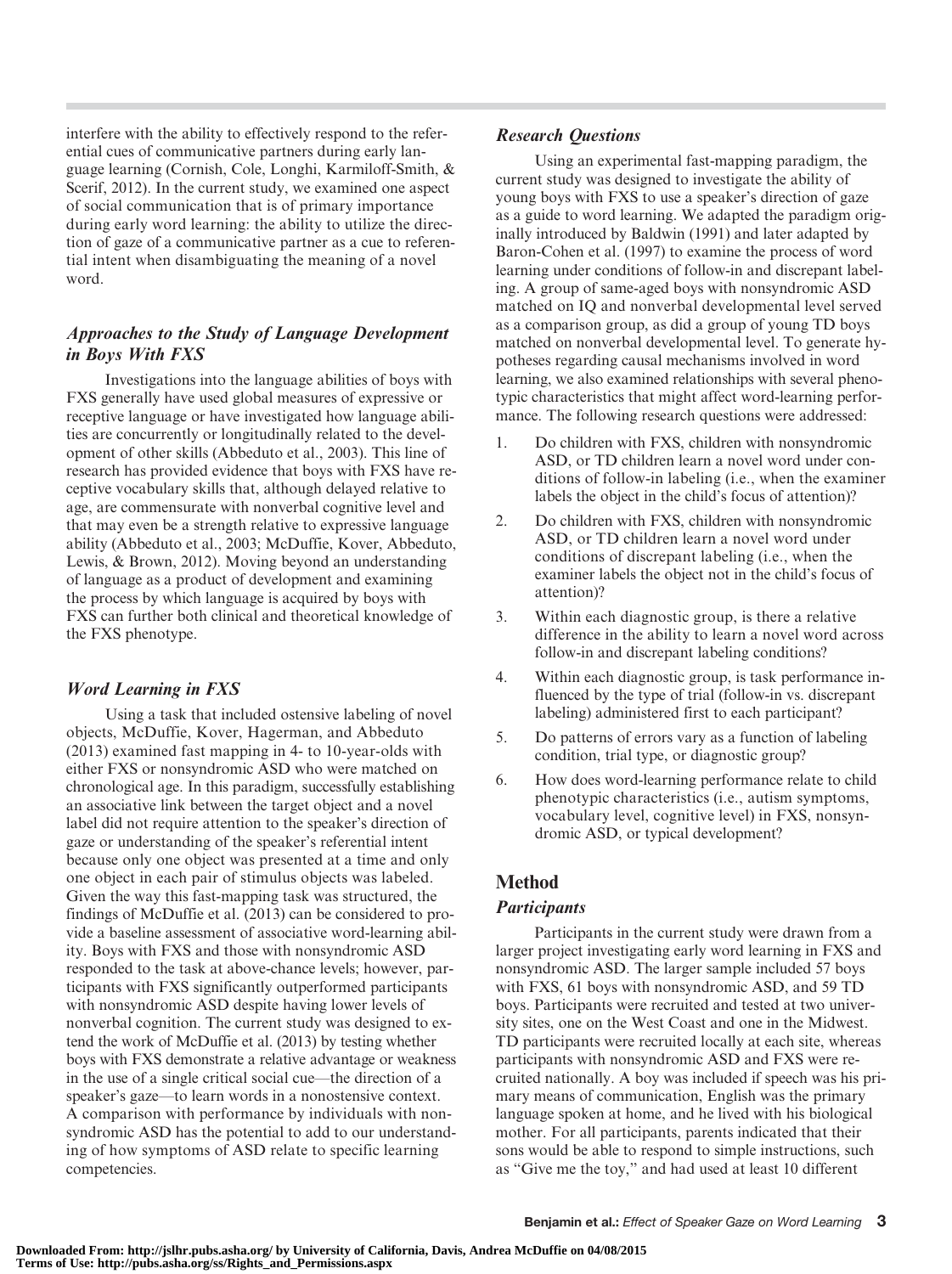spoken words over the previous month. According to parent report, no participant had any uncorrected motor or sensory impairments that would preclude participation in the experimental tasks. Hearing was screened during the research visit to rule out hearing loss. Families of participants with FXS provided documentation of a molecular test to confirm the diagnosis of FXS, and participants with nonsyndromic ASD were enrolled in the study only if they had a pre-existing community diagnosis of ASD or pervasive developmental disorder–not otherwise specified as well as a negative molecular test for FXS. TD participants were not receiving any special education services at the time of study enrollment.

Participants with FXS or nonsyndromic ASD from the larger sample were included in the current study if they had a nonverbal IQ below 85, as measured by the Brief IQ subtests of the Leiter International Performance Scale– Revised (LIPS-R; Roid & Miller, 1997). In addition, participants with nonsyndromic ASD were required to receive (a) a diagnostic classification of autism on the Autism Diagnostic Interview–Revised (ADI-R; Lord, Rutter, & Le Couteur, 1994) and (b) an autism severity score of at least 4 (Gotham, Pickles, & Lord, 2009) on the Autism Diagnostic Observation Schedule (ADOS; Lord, Rutter, DiLavore, & Risi, 1999). TD participants were included if they scored below a cutoff of 12 on the Social Communication Questionnaire (SCQ; Rutter, Bailey, Berument, Lord, & Pickles, 2003). These criteria resulted in a subsample of 51 boys with FXS, 37 boys with nonsyndromic ASD, and 58 TD boys.

Remaining participants were considered for inclusion in the current study only if all six trials of the experimental word-learning task were valid as determined by task administration guidelines. A trial could be invalid due to child noncompliance, examiner error, or other interruption such as the need for a bathroom break. This criterion resulted in a subsample of 27 boys with FXS, 21 boys with nonsyndromic ASD, and 34 TD boys. Last, 18 participants with either nonsyndromic ASD or FXS were matched on chronological age ( $p = .83$ ,  $d = 0.07$ ), nonverbal IQ ( $p = .84$ ,  $d = 0.07$ , and LIPS-R growth scores ( $p = .61, d = 0.18$ ). Using LIPS-R growth scores, 18 TD participants were then matched on nonverbal developmental level to those with nonsyndromic ASD ( $p = .62$ ,  $d = 0.17$ ) and FXS ( $p = .94$ ,  $d = 0.03$ ), yielding a final sample size of 54 (18 boys with FXS, 18 boys with nonsyndromic ASD, and 18 TD boys). Growth scores were used in addition to IQ as an absolute measure of cognitive ability to match participants with FXS and nonsyndromic ASD to TD participants. Characteristics of participants are presented in Table 1.

# Standardized Assessments

# **SCO**

The SCQ, a parent-report questionnaire based on the ADI-R, was developed to serve as a screening tool for autism symptoms. It was collected only for the TD participants, as described previously (Corsello et al., 2007).

## ADOS

Participants with nonsyndromic ASD and FXS were administered the ADOS, a play-based, semistructured assessment that is seen as a gold-standard measure of autism symptomatology. In the present study, the ADOS was used to verify diagnosis for participants with nonsyndromic ASD as well as to create a continuous metric of autism symptom severity based on the algorithms introduced by Gotham et al. (2009). The ADOS was administered by research-reliable examiners.

# LIPS-R

Brief IQ subtests of the LIPS-R, a nonverbally administered measure of nonverbal cognition, were administered. The Brief IQ subtests include Figure Ground, Form Completion, Sequential Order, and Repeated Patterns. Standard scores, which indicate a child's ability relative to same-aged peers, and growth scores, which indicate absolute ability levels, were used to provide measures of IQ and nonverbal developmental level, respectively.

#### Peabody Picture Vocabulary Test–Fourth Edition

The Peabody Picture Vocabulary Test–Fourth Edition (PPVT-4; Dunn & Dunn, 2007) is a measure of receptive vocabulary. Both standard scores and growth scores were recorded for this measure. Growth scores were used for analyses.

#### Expressive Vocabulary Test–Second Edition

The Expressive Vocabulary Test–Second Edition (Williams, 2007), which is conormed with the PPVT-4, is a measure of expressive vocabulary. Both standard scores and growth scores were recorded for this measure. Growth scores were used for analyses.

# Word-Learning Task

## **Overview**

The protocol for the larger study included four fastmapping tasks, which were administered to the majority of participants over a 2-day visit. The word-learning task used in the current study was the second word-learning task administered to participants. As with the original version (Baldwin, 1991; Baron-Cohen et al., 1997), the current task was designed to determine if the participant was able to use direction of eye gaze as a nonverbal referential cue when mapping a novel label to a novel object. The task was introduced as the Mine and Yours game, with participants being told that it was a game in which both the child and examiner would be playing with objects. The task included three trials in each of two labeling conditions: follow-in labeling and discrepant labeling. Regardless of condition, each of the trials consisted of a teaching phase, during which the novel label was presented, and a test phase, during which comprehension and generalization were assessed. A different novel label was used for each of the six trials, and the novel objects and labels were randomly assigned to participants. In addition, the order of trials was counterbalanced and randomly assigned to participants such that half of the

<sup>4</sup> Journal of Speech, Language, and Hearing Research • 1–13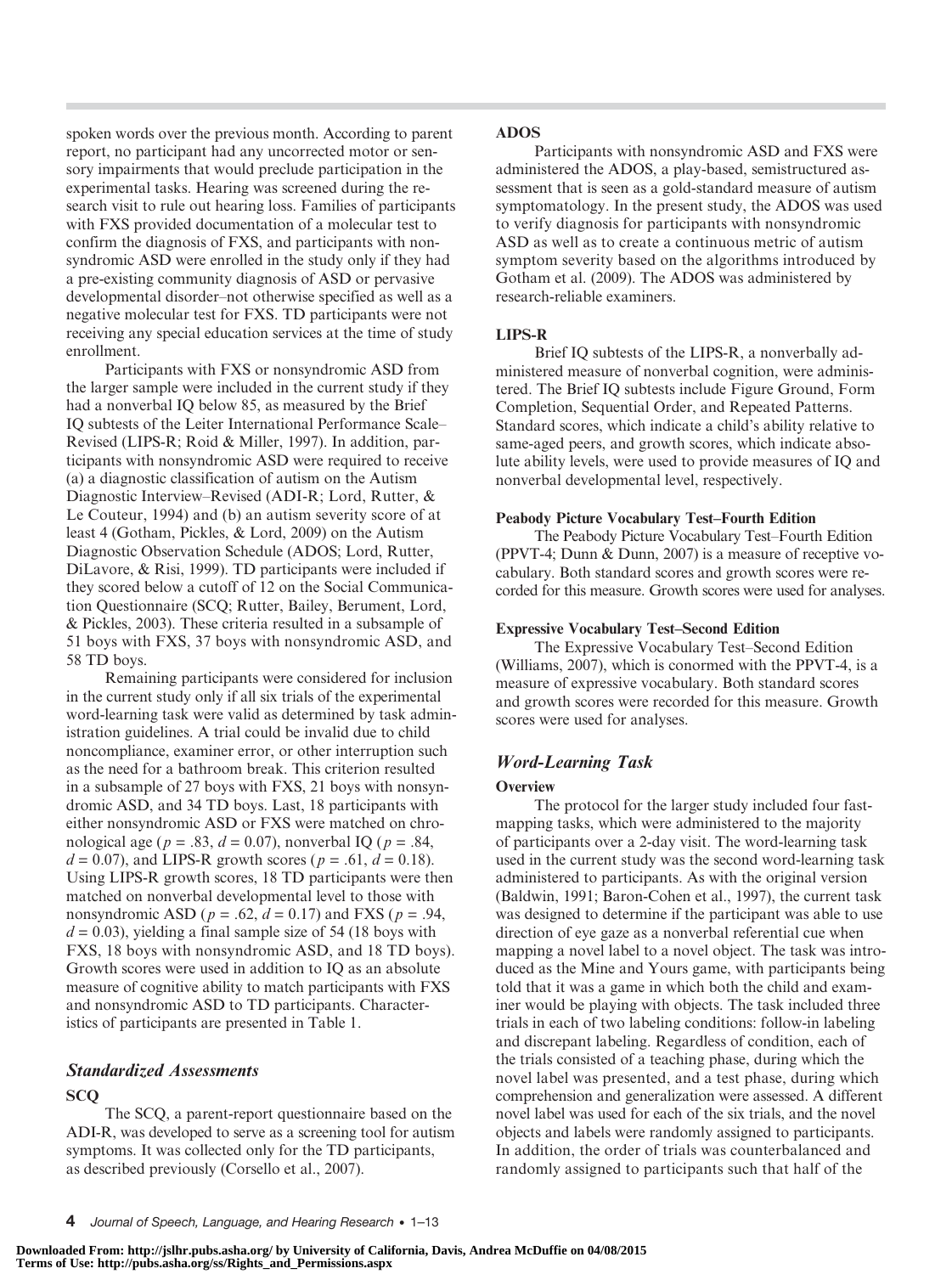Table 1. Demographic characteristics and word-learning task performance in boys with fragile X syndrome (FXS;  $n = 18$ ), boys with nonsyndromic autism spectrum disorders (ASD;  $n = 18$ ), and typically developing (TD;  $n = 18$ ) boys.

|                                                                | <b>FXS</b> |           | <b>Nonsyndromic ASD</b> |           | TD     |           |
|----------------------------------------------------------------|------------|-----------|-------------------------|-----------|--------|-----------|
| Variable                                                       | М          | <b>SD</b> | M                       | <b>SD</b> | М      | <b>SD</b> |
| Chronological age <sup>a</sup><br>Nonverbal cognition (LIPS-R) | 7.09       | 2.41      | 7.24                    | 1.81      | 3.66   | 1.08      |
| IO <sub>p</sub>                                                | 66.56      | 12.73     | 65.72                   | 12.43     | 110.44 | 14.60     |
| Growth score                                                   | 454.78     | 12.47     | 456.89                  | 12.16     | 455.06 | 9.89      |
| Receptive vocabulary (PPVT-4)                                  |            |           |                         |           |        |           |
| Standard score <sup>b</sup>                                    | 75.06      | 14.22     | 63.17                   | 19.99     | 122.87 | 8.00      |
| Growth score <sup>c</sup>                                      | 121.00     | 26.62     | 106.67                  | 28.57     | 129.29 | 18.28     |
| Expressive vocabulary (EVT-2)                                  |            |           |                         |           |        |           |
| Standard score <sup>b</sup>                                    | 75.16      | 15.09     | 62.44                   | 25.56     | 119.00 | 10.37     |
| Growth score                                                   | 129.11     | 21.24     | 116.83                  | 30.07     | 132.94 | 13.80     |
| Autism symptomatology (ADOS)                                   |            |           |                         |           |        |           |
| Calibrated severity score <sup>d</sup>                         | 5.17       | 2.09      | 8.28                    | 1.41      |        |           |
| Word-learning task                                             |            |           |                         |           |        |           |
| Follow-in labeling condition <sup>e</sup>                      | 4.44       | 1.58      | 3.33                    | 1.85      | 4.28   | 1.49      |
| Discrepant labeling condition <sup>t</sup>                     | 2.50       | 1.76      | 2.44                    | 1.65      | 2.83   | 2.23      |

Note. Unless otherwise noted, no between-groups scores significantly differ. LIPS-R = Leiter International Performance Scale–Revised (Roid & Miller, 1997); IQ = intelligence quotient; PPVT-4 = Peabody Picture Vocabulary Test–Fourth Edition (Dunn & Dunn, 2007); EVT-2 = Expressive Vocabulary Test–Second Edition (Williams, 2007); ADOS = Autism Diagnostic Observation Schedule (Lord et al., 1999).

<sup>a</sup>TD participants significantly younger than participants with FXS and nonsyndromic ASD. <sup>b</sup>Scores for TD participants significantly greater than those for participants with FXS and nonsyndromic ASD. CScores for TD participants significantly greater than those for participants with nonsyndromic ASD. <sup>d</sup>Scores for participants with nonsyndromic ASD significantly greater than those for participants with FXS. <sup>e</sup>Correct response = child's object. <sup>f</sup>Correct response = examiner's object.

participants in each group received a follow-in labeling trial first and half received a discrepant labeling trial first. Within the current task, no more than two trials of the same condition were presented sequentially to any participant.

#### Teaching the Novel Word

Each trial began with the examiner presenting two novel objects to the child. In both conditions, the examiner placed the examiner's object on the table first while saying, "I'll play with this one!" and then placed the child's object in front of the child while saying, "You can play with this one!" The rationale for providing the child's object second in both experimental conditions was twofold: to increase the likelihood that the child would notice the novel object that was placed in front of the examiner and to increase the likelihood that the child would be focused on his own object when the novel label was provided.

In the follow-in labeling condition, the examiner picked up his/her own object (i.e., the distractor object for this experimental condition) but directed his/her gaze to the child's object (i.e., the target object for this experimental condition) and provided the labeling phrase (e.g., "It's a modi! A modi! It's a modi!"). The examiner did not present the novel label until the child was visually focused on his own object. If the child was not focused on his own object, the examiner would start that trial from the beginning by presenting the two novel objects again.

The discrepant labeling condition followed the same procedure except that the examiner directed his/her gaze to the examiner's object (i.e., the target object for this

experimental condition) when providing the novel label. As in the follow-in labeling condition, the novel label was not presented until the examiner had confirmed that the child's gaze was directed toward the child's own object (i.e., the distractor object for this experimental condition). For each trial and for each condition, the examiner removed both objects from the table after completion of the labeling process and began the test phase.

#### Testing Comprehension and Generalization

Teaching of the novel label was followed immediately by a test phase that assessed learning of the novel label using a forced-choice paradigm. The test phase consisted of two types of learning probes: a comprehension probe and a generalization probe. Both probes consisted of the presentation of four stimulus objects, each placed in an individual clear plastic compartment arranged in a line and fixed in place on a 1-in. by 6-in. board. This fixed-compartment response array allowed the examiner to make a clear determination of the child's response to each comprehension or generalization probe. In the comprehension probe, the stimulus items in the response array were the two novel objects from the immediately preceding teaching phase and two familiar objects that had been identified by the parent as objects for which the child knew a label (e.g., a toy boat, a miniature shirt, a toy chair). In the generalization probe, two of the stimulus items were new exemplars of the novel objects used for that trial's comprehension probe (differing in color, size, or embellishment) and two were additional familiar items. Familiar objects were included in comprehension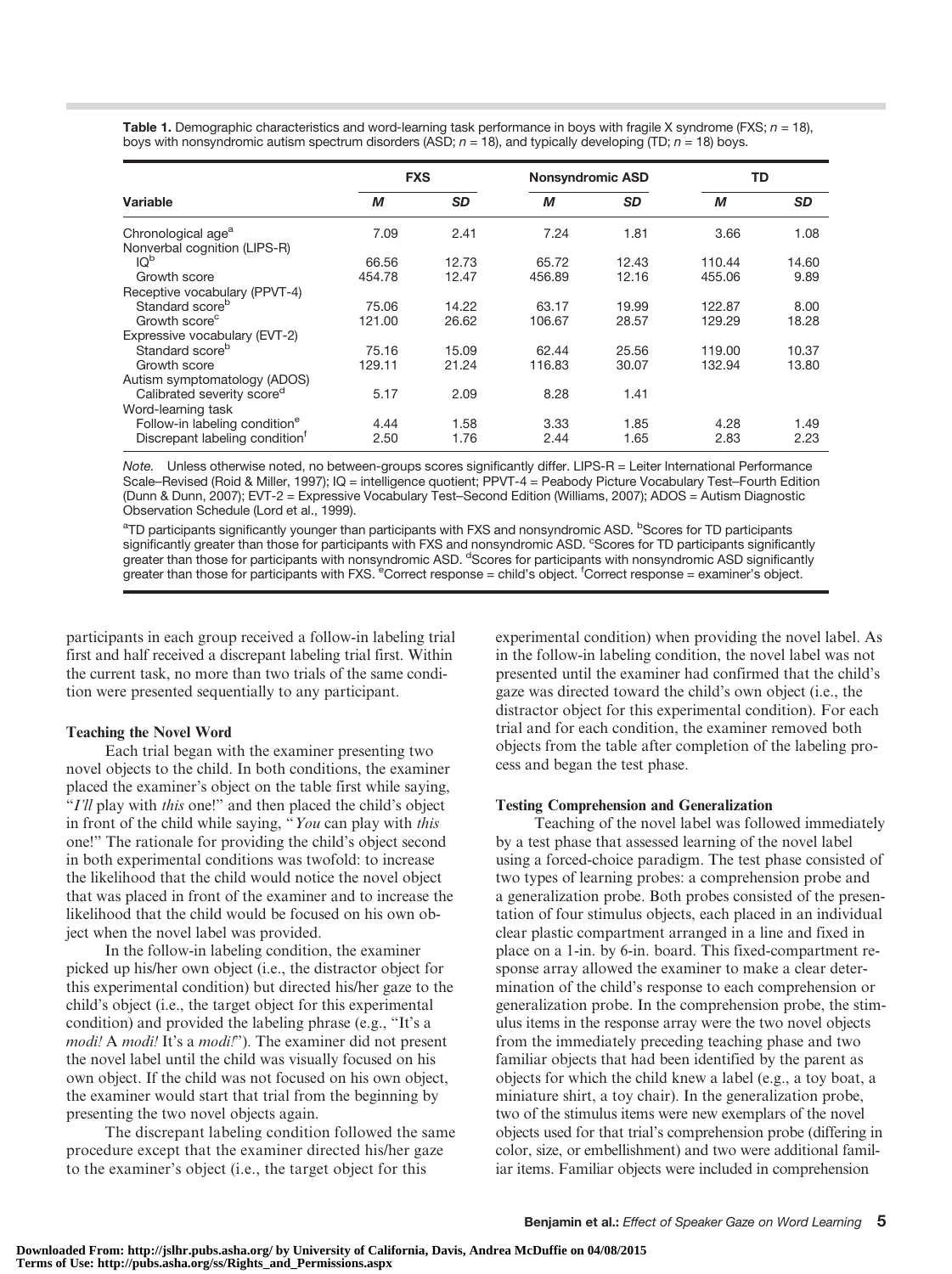and generalization probes to provide a metric for behavioral compliance during the task and to make certain that the child understood the task demands.

During both the comprehension and generalization probes, the examiner asked the participant for both the labeled target object and one of the familiar objects by extending his/her upturned palm and asking the child, "Where's the [novel/familiar label]? Give me the [novel/familiar label]!" The left-to-right order of the objects in the tray as well as the order in which the examiner asked for the target or familiar object was counterbalanced across conditions. For all trials, the examiner and child were seated at a small table diagonally across from one another. After each individual probe, the examiner placed the selected object back into the tray such that the child was always picking from four objects.

#### **Materials**

Novel objects for this task were primarily store-bought items that were unlikely to be familiar to children. The objects were bright in color and roughly 5 to 7 in. in size. Each novel object used in a comprehension probe also had a matched object that was altered in some way (e.g., color, size, embellishment), which was used in the generalization probe.

#### Novel Words

The novel words used in this task were consonant– vowel–consonant–vowel nonsense syllables that were screened to make sure they did not resemble any English words that would be familiar to participants. The words for each task in the testing protocol were rotated and assigned sequentially from a list of 68 novel words with the constraints that (a) the child would not be exposed to the same word more than once across all tasks from the larger study and (b) that no two words within a task began with the same phoneme or differed by only one phoneme.

#### Familiar Objects

Each child's parents chose familiar objects from a group of more than 200 common household items, toys, play foods, or animal figures on the basis of the child's familiarity with the objects. For this task, parents were asked to select 24 familiar objects that the parent was confident the child could select if the examiner asked the child to find that object. The selection of 24 familiar objects allowed for two familiar objects to be used in the comprehension and generalization probes for each of six trials without repeated use of a familiar object for a given participant.

#### Recording Responses

The examiner recorded all responses on a protocol sheet that was designed to allow rapid notation of the object selected. After the testing session was completed, all videos of the experimental task were watched by the examiner who administered the task as well as by a different trained examiner to ensure that scoring decisions were accurate and that trial administrations were valid. In order for a trial to be valid, the child had to be looking at his own object during the onset of the labeling statement, regardless of the condition.

## Analysis Plan

The distribution of word-learning task scores violated the parametric assumptions of normality for all three participant groups; thus, nonparametric statistics were used in all analyses. Comparisons of performance between comprehension and generalization probes revealed no significant differences for any group; therefore, performance was collapsed across these test probe types for all analyses. In addressing the first and second research questions, we first compared the number correct for each participant group in each experimental condition with chance using Wilcoxon signed-ranks tests, thereby evaluating the extent to which object–label pairings were learned. Next, we compared the frequencies with which the child's own object and the examiner's object were chosen by each participant group in each condition using Wilcoxon signed-ranks tests. This analysis provided insight into whether the participants were able to disengage from their own object to map the examiner's object to the novel label. We then sought to identify diagnostic group differences in learning the object–label pairings in the two experimental conditions. We did this by comparing the number of correct object choices for each participant group in each of the two experimental conditions using Mann–Whitney U tests and the Serlin–Harwell aligned-rank procedure (Serlin & Harwell, 2004), with the latter controlling for group differences in autism symptom severity. In addressing the third research question, we used Wilcoxon signed-ranks tests to compare the two experimental conditions, separately for each participant group, regarding the number of correct object choices, the number of child object choices, and the number of examiner object choices. These analyses provided insight into the extent to which the accuracy of performance and the tendency to choose the child's own (or the examiner's) object were influenced by condition. In addressing the fourth research question, we used Mann–Whitney U tests to examine the extent to which the difference in the number of correct object choices in the two experimental conditions varied according to which condition was experienced first, thereby addressing the issue of context, or priming, effects. In addressing the fifth research question, chi-square analyses were used to evaluate whether the distribution of participant errors differed as a function of group (FXS, nonsyndromic ASD, or TD), labeling condition (follow-in vs. discrepant), or test probe type (comprehension vs. generalization). Last, the sixth research question was addressed by computing Spearman's rho correlations between word-learning task performance and nonverbal cognitive ability, receptive vocabulary, and autism symptoms for each participant group.

## Results

#### Preliminary Analyses

The number of correct responses to familiar object probes was compared with chance using Wilcoxon signedranks tests. Participants in all groups selected the familiar objects at levels significantly greater than chance: FXS,  $T = 171.00$ ,  $z = 4.06$ ,  $p < .001$ ,  $r = .98$ ; nonsyndromic ASD,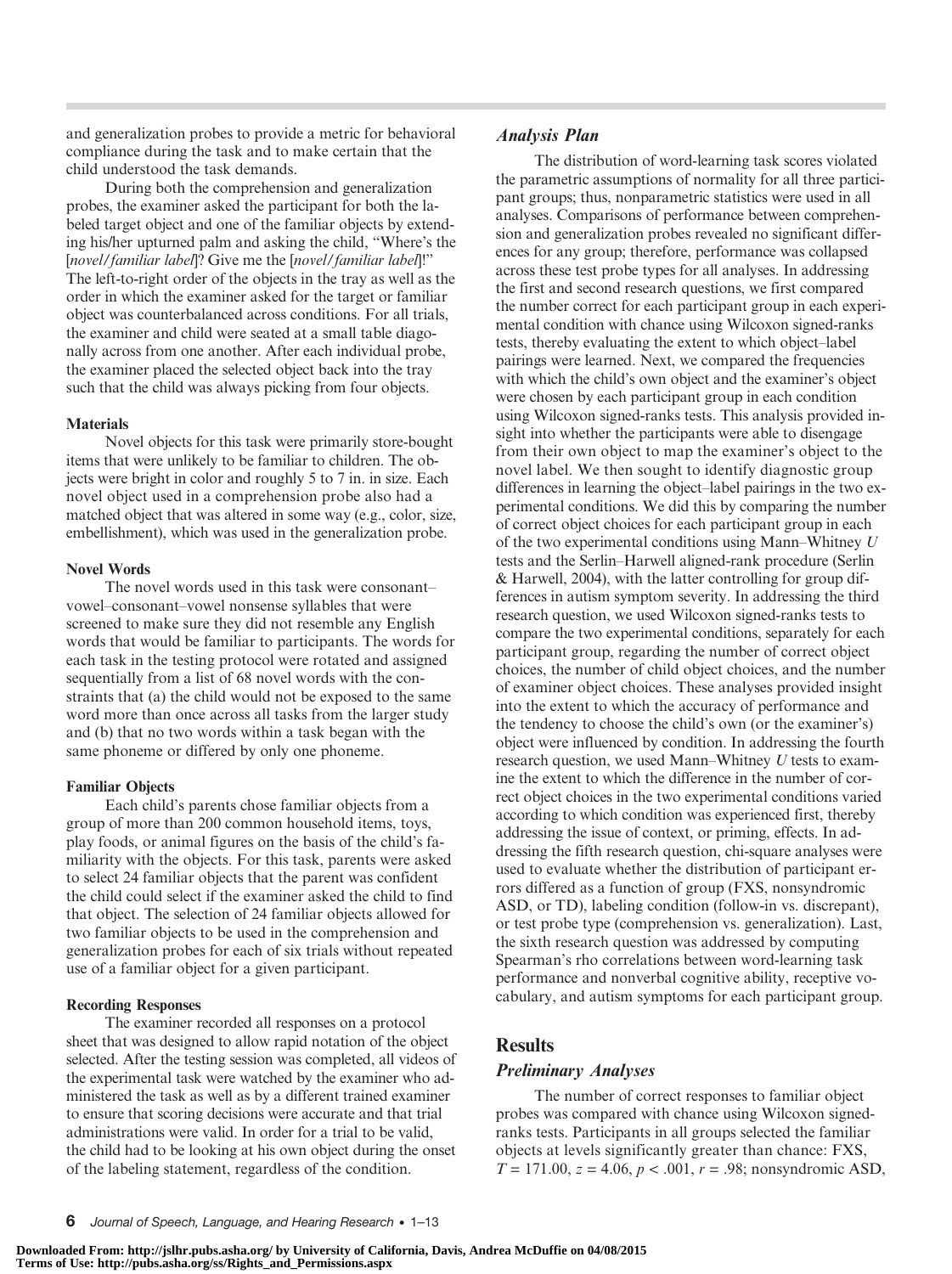$T = 171.00, z = 3.78, p < .001, r = .89; TD, T = 171.00,$  $z = 3.87$ ,  $p < .001$ ,  $r = .91$ ; all large effect sizes. These results provide assurance that participants understood and successfully complied with the demands of the experimental task.

## Experimental Task Performance

#### Follow-In Labeling Condition

The first research question addressed whether participants with FXS, participants with nonsyndromic ASD, or TD participants were able to learn new words during the follow-in labeling condition. In this condition, participants had six opportunities to choose the target object (i.e., the child's object) from the response array during test probes. Descriptive statistics for follow-in labeling trials are presented in Table 1, and task performance is summarized in Figure 1.

Comparisons relative to chance. Each group of participants performed at a level that significantly exceeded chance regarding the number of correct object choices: FXS,  $T = 168.50$ ,  $z = 3.65$ ,  $p < .001$ ,  $r = .86$ ; nonsyndromic ASD,  $T = 157.50$ ,  $z = 3.17$ ,  $p = .002$ ,  $r = .75$ ; TD,  $T = 171.00$ ,  $z = 3.74$ ,  $p < .001$ ,  $r = .88$ ; all large effect sizes.

Within-group comparisons. Participants in all three groups chose their own (target) object significantly more often than the examiner's (distractor) object: FXS,  $T = 12.00$ ,  $z = 2.77$ ,  $p = .006$ ,  $r = .65$ ; nonsyndromic ASD,  $T = 22.00$ ,

Figure 1. Word-learning task performance by labeling condition and participant group. The child's object was the target object in the follow-in labeling condition, whereas the examiner's object was the target object in the discrepant labeling condition. There were no significant between-groups differences in performance within either condition. However, participants with fragile X syndrome (FXS) and typically developing (TD) participants chose the child's object more frequently during follow-in trials relative to discrepant labeling trials, whereas participants with nonsyndromic autism spectrum disorders (ASD) and TD participants selected the examiner's object more frequently during discrepant labeling trials relative to follow-in trials. The odds of selecting a familiar object when asked for a target object were significantly greater for participants with ASD relative to both other groups.



 $z = 2.40, p = .02, r = .57; TD, T = 4.00, z = 3.07, p = .002,$  $r = .72$ .

Between-groups comparisons. In examining the number of correct object choices, we found that participants with FXS had marginally higher scores than participants with nonsyndromic ASD ( $U = 221.00$ ,  $z = 1.90$ ,  $p = .06$ ,  $r = .45$ ). However, this between-groups difference was not significant after controlling for severity of ASD symptomatology,  $F(1, 35) = 0.89$ ,  $p = .35$ . TD participants did not significantly differ from participants with either nonsyndromic ASD ( $U = 112.00$ ,  $z = 1.61$ ,  $p = .11$ ,  $r = .38$ ) or FXS  $(U = 177.00, z = 0.49, p = .63, r = .12).$ 

#### Discrepant Labeling Condition

The second research question addressed whether participants with FXS, participants with nonsyndromic ASD, or TD participants were able to learn new words during the discrepant labeling condition. As was the case for follow-in labeling, participants had six opportunities to choose the target object (i.e., the examiner's object) from the response array during test probes. Descriptive statistics for discrepant labeling trials are presented in Table 1, and task performance is summarized in Figure 1.

Comparisons relative to chance. Each group of participants performed at a level that significantly exceeded chance regarding the number of correct object choices: FXS,  $T = 132.00$ ,  $z = 2.06$ ,  $p = .04$ ,  $r = .49$ ; nonsyndromic ASD,  $T = 134.00$ ,  $z = 2.14$ ,  $p = .03$ ,  $r = .50$ ; TD,  $T = 133.00$ ,  $z = 2.08$ ,  $p = .04$ ,  $r = .49$ ; all large effect sizes.

Within-group comparisons. The frequency with which the examiner's (target) object was chosen did not differ from the frequency with which the child's own (distractor) object was chosen for any participant group: FXS,  $T = 74.00$ ,  $z = 0.81$ ,  $p = .42$ ,  $r = .19$ ; nonsyndromic ASD,  $T = 59.00$ ,  $z = 0.06$ ,  $p = .95$ ,  $r = .01$ ; TD,  $T = 72.00$ ,  $z = 0.21$ ,  $p = .83$ ,  $r = .05$ .

Between-groups comparisons. In examining the number of correct object choices, we found no significant differences in performance between any of the participant groups: FXS versus TD,  $U = 151.00$ ,  $z = 0.35$ ,  $p = .72$ ,  $r = .17$ ; FXS versus nonsyndromic ASD,  $U = 158.50$ ,  $z = 0.11$ ,  $p = .91, r = .03$ ; nonsyndromic ASD versus TD,  $U = 146.50$ ,  $z = 0.50$ ,  $p = .62$ ,  $r = .12$ . In addition, the difference between participants with FXS and those with nonsyndromic ASD remained nonsignificant after controlling for severity of ASD symptomatology,  $F(1, 35) = 1.75$ ,  $p = .19$ .

#### Follow-In Versus Discrepant Labeling Performance

The third research question examined whether performance within each group differed as a function of labeling condition. The number of correct object choices by participants with FXS was significantly greater during follow-in labeling than during discrepant labeling ( $T = 14.00$ ,  $z = 2.98$ ,  $p = .003$ ,  $r = .70$ ). In contrast, participants with nonsyndromic ASD ( $T = 43.50$ ,  $z = 1.28$ ,  $p = .20$ ,  $r = .30$ ) and TD participants ( $T = 35.50$ ,  $z = 1.69$ ,  $p = .09$ ,  $r = .40$ ) performed similarly in both conditions (see Figure 1).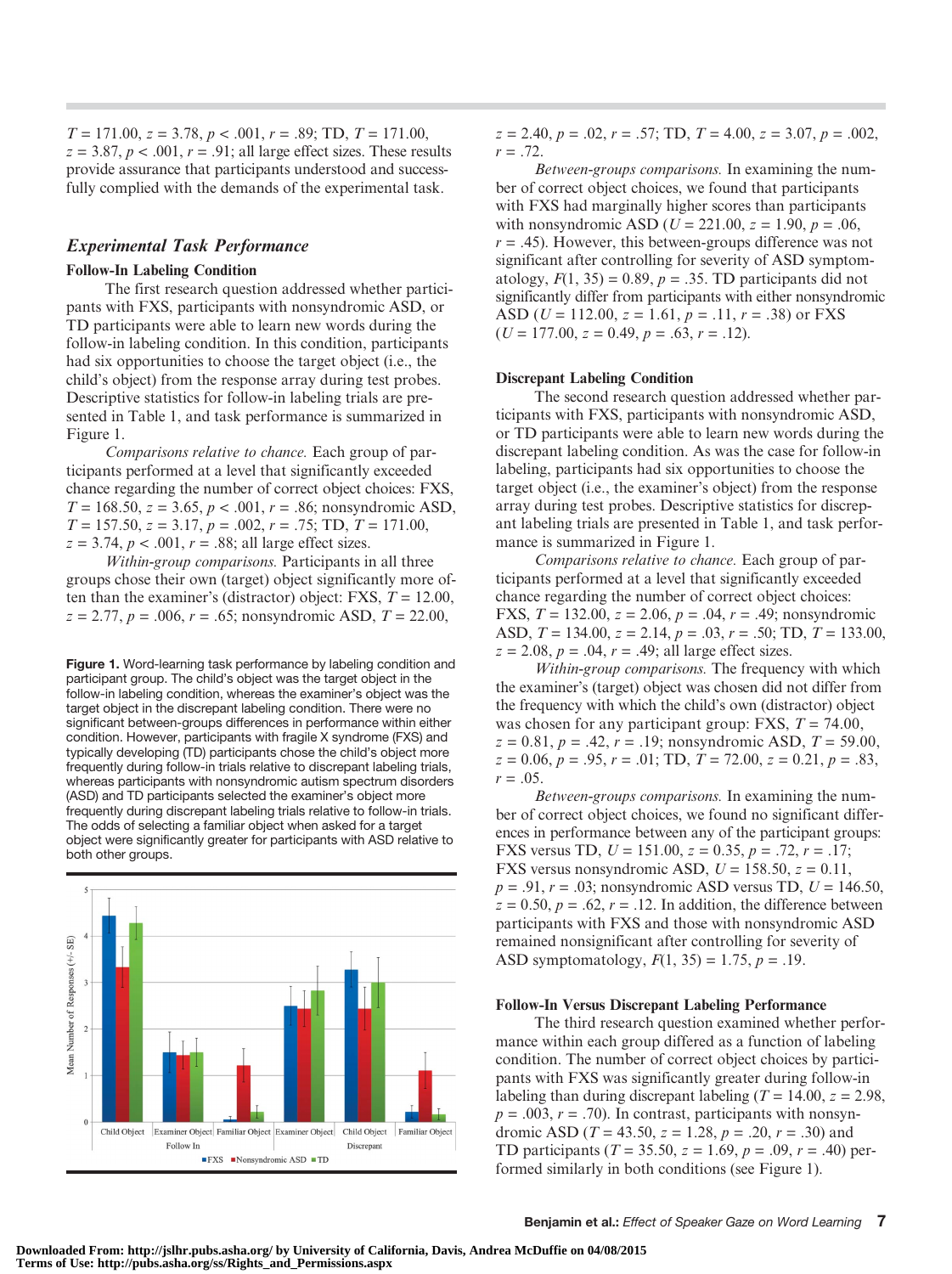Selection of the child's object. Participants with FXS  $(T = 30.00, z = 2.00, p = .046, r = .47)$  and TD participants  $(T = 6.00, z = 2.79, p = .005, r = .66)$  chose their own object more often during follow-in labeling than during discrepant labeling. This difference was not significant for participants with nonsyndromic ASD ( $T = 16.50$ ,  $z = 1.81$ ,  $p = .07$ ,  $r = .43$ ).

Selection of the examiner's object. TD participants  $(T = 6.00, z = 2.79, p = .005, r = .66)$  and participants with nonsyndromic ASD ( $T = 8.00$ ,  $z = 2.29$ ,  $p = .02$ ,  $r = .54$ ) selected the examiner's object significantly more often during discrepant labeling than during follow-in labeling. This difference was not significant for participants with FXS (T = 49.00,  $z = 1.61$ ,  $p = .11$ ,  $r = .38$ ).

#### Effect of Initial Trial Type on Performance

To address the fourth research question, participants within each group were categorized according to the trial type (follow-in, discrepant) that they received first during administration of the experimental task. A difference score was computed using the following formula: number of correct follow-in labeling trials minus number of correct discrepant labeling trials. The effect of initial trial type was not significant for participants with FXS ( $U = 23.50$ ,  $z = -1.38$ ,  $p = .17$ ,  $r = .33$ ) or TD participants ( $U = 31.00$ ,  $z = -0.69$ ,  $p = .49$ ,  $r = .16$ ). However, a significant difference did emerge for participants with nonsyndromic ASD  $(U = 14.50, z = -2.33, p = .02, r = .55)$ , for whom the advantage of follow-in relative to discrepant labeling was attenuated when a discrepant labeling trial was the initial trial administered during the experimental task (see Figure 2).

#### Error Analyses

The fifth research question addressed error patterns. An error could be made during test probes in one of two ways. A novel object error would occur if the child chose the examiner's object during follow-in labeling or the child's object during discrepant labeling. A familiar object error would occur if the child chose a familiar object instead of the novel target object.

Error type as a function of participant group. A significant difference was observed between participants with FXS and those with nonsyndromic ASD,  $\chi^2[1] = 28.91$ ,  $p < .001$ ,  $\varphi = .38$ , odds ratio = 10.3, indicating that the odds of choosing a familiar object when asked for a target object were 10.3 times greater for participants with nonsyndromic ASD. A similar pattern of findings was observed when comparing participants with nonsyndromic ASD and TD participants,  $\chi^2[1] = 23.26, p < .001, \varphi = .34, \text{ odds ratio} =$ 6.94. Error patterns did not differ when participants with FXS were compared with TD participants,  $\chi^2[\hat{1}] = 0.43$ ,  $p = .51, \varphi = .05.$ 

Error type as a function of labeling condition. Within each group, patterns of errors did not differ based on whether the participant was responding to a follow-in or a discrepant labeling trial: FXS,  $\chi^2[1] = 0.29$ ,  $p = .59$ ,  $\varphi = .06$ ; nonsyndromic ASD,  $\chi^2[1] = 2.49$ ,  $p = .12$ ,  $\varphi = .15$ ; TD,  $\chi^2[1] = 0.69, p = .41, \varphi = .09.$ 

Figure 2. Word-learning performance as a function of initial trial type. Due to the counterbalancing of trial presentation order, participants received either a follow-in (FI) trial or a discrepant (DL) trial as their initial trial during task administration. A difference score was used to compare task performance between FI and DL trials within each group according to the type of trial that was administered first to each participant. Unlike the participants with fragile X syndrome (FXS) or typically developing participants, participants with nonsyndromic autism spectrum disorders (ASD) who received a DL trial as their initial trial type showed a significant decrement in performance for FI trials, as evidenced by the negative difference score obtained when subtracting the number of correct DL trials from the number of correct FI trials.  $p < 0.05$ .



Error type as a function of test probe type. Within each group, patterns of errors did not differ based on whether the participant was responding to a comprehension or a generalization probe: FXS,  $\chi^2[1] = 0.19$ ,  $p = .66$ ,  $\varphi = .05$ ; nonsyndromic ASD,  $\chi^2[1] = 0.54$ ,  $p = .46$ ,  $\varphi = .07$ ; TD,  $\chi^2[1] = 3.19, p = .07, \hat{\varphi} = .19.$ 

#### Correlates of Task Performance

The last research question examined whether wordlearning performance was concurrently correlated to any of the child characteristics measured.

Follow-in labeling condition. For participants with FXS, the number of correct object choices in follow-in labeling was significantly correlated with both PPVT-4 growth scores ( $r_s = .56$ ,  $p = .02$ ) and LIPS-R growth scores ( $r_s = .57$ ,  $p = .01$ ). Significant correlations between the number of correct object choices and PPVT-4 growth scores ( $r_s = .57$ ,  $p = .01$ ) and LIPS-R growth scores ( $r_s = .57$ ,  $p = .01$ ) were also observed for participants with nonsyndromic ASD. These correlations did not reach significance for TD participants (see Table 2).

Discrepant labeling condition. The number of correct object choices in the discrepant labeling condition was not significantly correlated with any child characteristic for any participant group (see Table 2).

#### **Discussion**

The ability to respond to the attentional focus of a conversational partner by following his or her line of regard is critical for establishing joint reference within ambiguous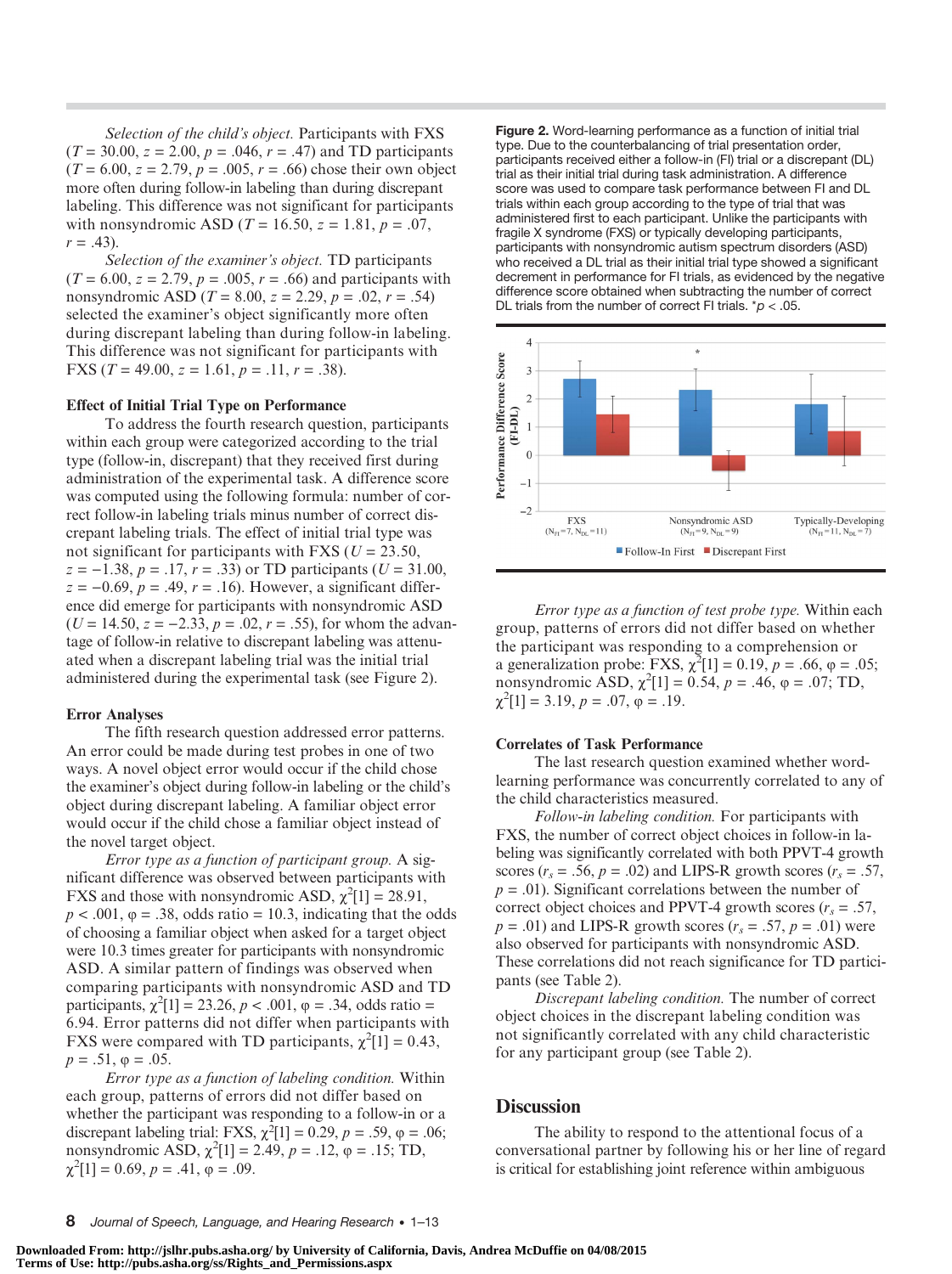Table 2. Correlations between word-learning task performance and child characteristics in boys with fragile X syndrome (FXS), boys with nonsyndromic autism spectrum disorder (ASD), and typically developing (TD) boys.

| Variable                |        | 2       | з      |
|-------------------------|--------|---------|--------|
| <b>FXS</b>              |        |         |        |
| Follow-in labeling      | $.56*$ | $.57*$  | $-.13$ |
| Discrepant labeling     | $-.13$ | $-.23$  | $-.34$ |
| 1. Receptive vocabulary |        | $.86**$ | .05    |
| 2. Cognitive level      |        |         | .09    |
| 3. ADOS severity        |        |         |        |
| Nonsyndromic ASD        |        |         |        |
| Follow-in labeling      | $.57*$ | $.57*$  | $-.14$ |
| Discrepant labeling     | .12    | $-.18$  | $-.31$ |
| 1. Receptive vocabulary |        | $.54*$  | $-.18$ |
| 2. Cognitive level      |        |         | $-.08$ |
| 3. ADOS severity        |        |         |        |
| TD                      |        |         |        |
| Follow-in labeling      | .14    | .06     | $-.37$ |
| Discrepant labeling     | $-.27$ | .03     | .18    |
| 1. Receptive vocabulary |        | $.55*$  | .31    |
| 2. Cognitive level      |        |         | $-.03$ |
| 3. SCQ total            |        |         |        |
|                         |        |         |        |

Note. ADOS = Autism Diagnostic Observation Schedule (Lord et al., 1999); SCQ = Social Communication Questionnaire (Rutter et al., 2003).

 $*$ *p* < .05.  $*$ *r* $p$  < .01.

word-learning situations. In naturalistic settings, for example, adults frequently label objects and events that do not represent the child's current focus of attention (Harris, Jones, & Grant, 1983). In such a situation, the child must attend to the speaker's face, recognize the speaker's direction of gaze as relevant, follow the speaker's line of regard, and associate a spoken label with the novel object that is the speaker's intended referent (Baldwin, 1993). Although many variations of fast-mapping paradigms have been used to assess novel word learning in children with nonsyndromic ASD, only two published studies have examined the process of fast mapping in young boys affected by FXS (McDuffie et al., 2013; Thurman et al., 2014). McDuffie et al. (2013) demonstrated that boys with FXS outperformed boys with nonsyndromic ASD in a fast-mapping task requiring only associative learning despite having lower levels of nonverbal cognitive ability. Thurman et al. (2014) used a fast-mapping task in which the emotional reaction of the examiner (excitement vs. disappointment) indicated whether the search for a novel object—and therefore the accuracy of the label– object pairing—was successful or unsuccessful. Performance for all groups exceeded chance in both search conditions. In the successful search condition, participants with nonsyndromic ASD performed similarly to participants with FXS after controlling for severity of ASD. In the unsuccessful search condition, participants with FXS performed significantly worse than participants with nonsyndromic ASD after controlling for severity of ASD. The current study sought to extend the literature by (a) examining the ability of young boys with FXS to use a speaker's direction of gaze as a cue for learning new words and (b) comparing patterns of word-learning performance between boys with FXS and boys with nonsyndromic ASD.

In the current study, above-chance levels of performance were observed for all groups in both conditions of the experimental fast-mapping task. A direct comparison of performance between participants with FXS and those with nonsyndromic ASD failed to reveal any significant between-groups differences after controlling for severity of ASD symptomatology. In addition, TD participants performed similarly to both participants with FXS and those with nonsyndromic ASD in both experimental conditions. Last, although participants in all groups chose the child's object significantly more often than the examiner's objects during follow-in trials, there was no difference in the category of object chosen for discrepant labeling trials (i.e., the examiner's object was not chosen significantly more often than the child's object). Despite these similarities across groups, the results of the current study also revealed subtle differences in word-learning performance within each group as a function of labeling condition.

TD participants demonstrated comparable levels of accuracy across the follow-in and discrepant labeling conditions. Furthermore, they were the only participant group to demonstrate the ability to adapt or shift their response pattern depending on the examiner's direction of gaze, as evidenced by selecting the child's object significantly more often during the follow-in condition and selecting the examiner's object significantly more often during the discrepant labeling condition. Thus, as expected, TD participants were highly competent in this task, confirming that the task operated as intended for typical language learners.

In contrast, the response accuracy of participants with FXS was significantly better in follow-in labeling trials than in discrepant labeling trials. Participants with FXS also chose the child's object significantly more often during follow-in trials than they did during discrepant trials. However, unlike TD participants, participants with FXS did not choose the examiner's object significantly more often during discrepant trials than during follow-in trials. Thus, the findings of the present study support the findings of McDuffie et al. (2013) that word learning in FXS is more successful when the participant is able to make a direct link, facilitated by temporal contiguity, between the label and the object. The findings of Thurman et al. (2014) additionally suggest that, compared with performance by individuals with nonsyndromic ASD, performance by individuals with FXS is negatively affected by the need to use more sophisticated inferencing skills to support word learning. More advanced reasoning skills are likely to be required by the unsuccessful search condition presented by Thurman et al. and the discrepant labeling condition used in the current study. The findings of the current study suggest that associative learning may be a relative strength for children with FXS of this cognitive and language level, whereas their ability to use, monitor, and interpret direction of eye gaze as a referential cue may not yet be fully developed. It also seems possible that challenges in the effective use of the speaker's eye gaze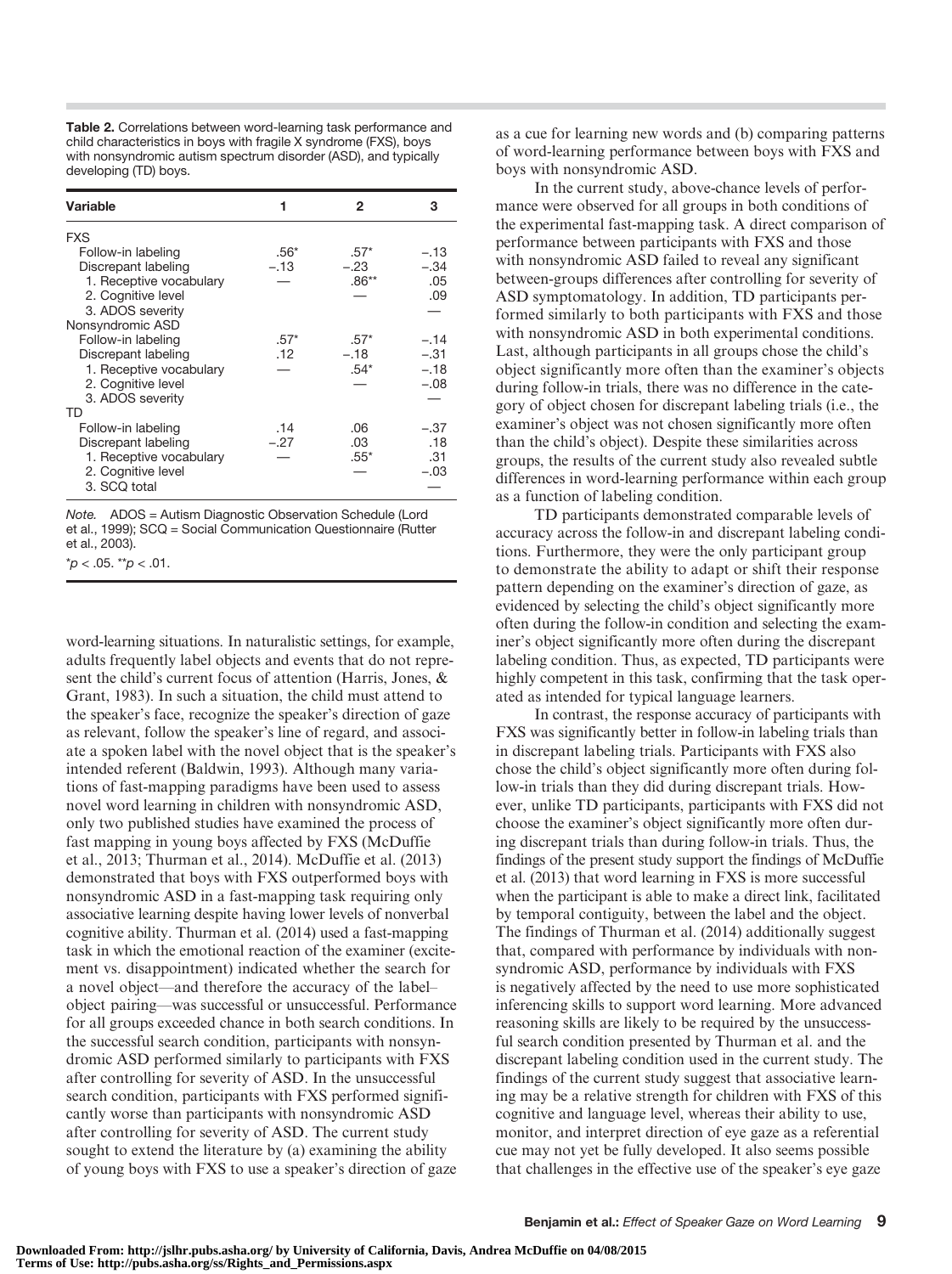for word learning by children with FXS may not be related to social indifference but rather to other behavioral difficulties observed in FXS, such as poor sequential processing and executive control (e.g., Kemper, Hagerman, & Altshul-Stark, 1988; Wilding, Cornish, & Munir, 2002). Future studies should continue to examine the association between phenotypic characteristics such as these and word learning in FXS.

Like the younger TD participants, participants with nonsyndromic ASD demonstrated comparable levels of accuracy across the two experimental conditions; that is, they did not demonstrate the relative advantage for follow-in trials observed in participants with FXS. In addition, although participants with nonsyndromic ASD were significantly more likely to select the examiner's object during discrepant labeling trials, they unexpectedly did not favor selection of their own object during follow-in labeling trials. Further insights into the word-learning performance of children with nonsyndromic ASD were provided by examination of error response patterns across both experimental conditions as well as by examination of the effect of the initial type of trial presented during the experimental task.

Participants with nonsyndromic ASD showed very high levels of correct performance on familiar-item probes, suggesting that they understood and complied with the performance demands of the experimental task. However, when they responded in error during comprehension or generalization probes requesting a novel target object, participants with nonsyndromic ASD demonstrated a significantly greater likelihood of choosing a familiar object relative to the other participant groups. That is, when the examiner used a novel label to request the target object during test probes, the expected error would be to select the novel distractor object, not a familiar object. One possibility is that children with nonsyndromic ASD in the current study were not as strongly constrained by mutual exclusivity (Markman & Wachtel, 1988; Mather & Plunkett, 2011) as were the children in the other two groups. This line of reasoning may be unlikely given the strong bias shown by children with nonsyndromic ASD to avoid mapping a novel label to an object that has already been labeled (de Marchena et al., 2011). However, it should be noted that participants with nonsyndromic ASD in the de Marchena et al. study had language skills in the average to aboveaverage range, whereas the children with nonsyndromic ASD in the current study all had moderate to severe language and cognitive delays. Given the evidence that young children with nonsyndromic ASD have a stronger interest in familiar relative to novel objects (Adamson, Deckner, & Bakeman, 2010; Brucker & Yoder, 2007), one additional possibility is that children with nonsyndromic ASD in the present study may have had difficulty inhibiting their interest in objects with which they were already familiar.

The analysis examining the effect of initial trial type additionally suggests that participants with nonsyndromic ASD in the current study may have had difficulties with set shifting. In this analysis, participants with nonsyndromic ASD who received a follow-in labeling trial as the initial

trial type showed a significant difference in overall task performance relative to participants with nonsyndromic ASD who received a discrepant labeling trial first. That is, the difference score (i.e., number of correct follow-in labeling trials minus number of correct discrepant labeling trials) for participants who received a follow-in trial first was positive, on average, whereas the same difference score for participants with nonsyndromic ASD who received a discrepant trial first was negative (see Figure 2). It is therefore possible that participants with nonsyndromic ASD adopted the style of the first trial of the experimental task to guide their functional interpretation of how to play the game rather than actively utilizing the examiner's changing gaze during each trial as a source of information. This pattern of responding was not observed in either of the other two participant groups.

Associations between word-learning performance and cognitive ability and receptive language ability suggest some fruitful directions for investigating causal mechanisms. Word-learning performance for the follow-in labeling trials was significantly correlated with general cognitive and language ability for participants with FXS and nonsyndromic ASD. These significant correlations, in addition to the pattern of performance demonstrated by TD participants, support the utility of the fast-mapping task as a construct valid measure of word-learning ability for these groups of children (Cronbach & Meehl, 1955). Discrepant labeling performance tended to be lower relative to follow-in labeling performance for all groups of participants. This restricted variability may have contributed to the lack of significant associations observed for the discrepant labeling condition.

Due to the behavioral features shared between the FXS and nonsyndromic ASD phenotypes, researchers have been interested in determining whether similar neurocognitive mechanisms underlie these phenotypes. In the present study, comparable levels of accuracy were observed between boys with FXS and those with nonsyndromic ASD during both follow-in and discrepant labeling conditions. In addition, similar patterns were observed between the two groups in terms of the correlates of word-learning performance in either condition. There is, however, some evidence that for individuals with nonverbal IQs less than 85, boys with FXS earn significantly higher receptive vocabulary standard scores than do boys with nonsyndromic ASD. The results from the present study add to this emerging picture by suggesting that the ability to utilize eye gaze as a referential cue is not a primary mechanism by which boys with FXS are acquiring larger receptive vocabularies. It is interesting that a number of subtle differences between the participants with FXS and those with nonsyndromic ASD were noted on the word-learning task (i.e., effect of initial trial type on performance and selection of familiar objects as error responses), highlighting the importance of further understanding the complex interplay of genetic, developmental, and experiential factors that are manifested through observable behaviors.

A major difference between the current study and previous studies of children with nonsyndromic ASD (Baron-Cohen et al., 1997; Luyster & Lord, 2009) is the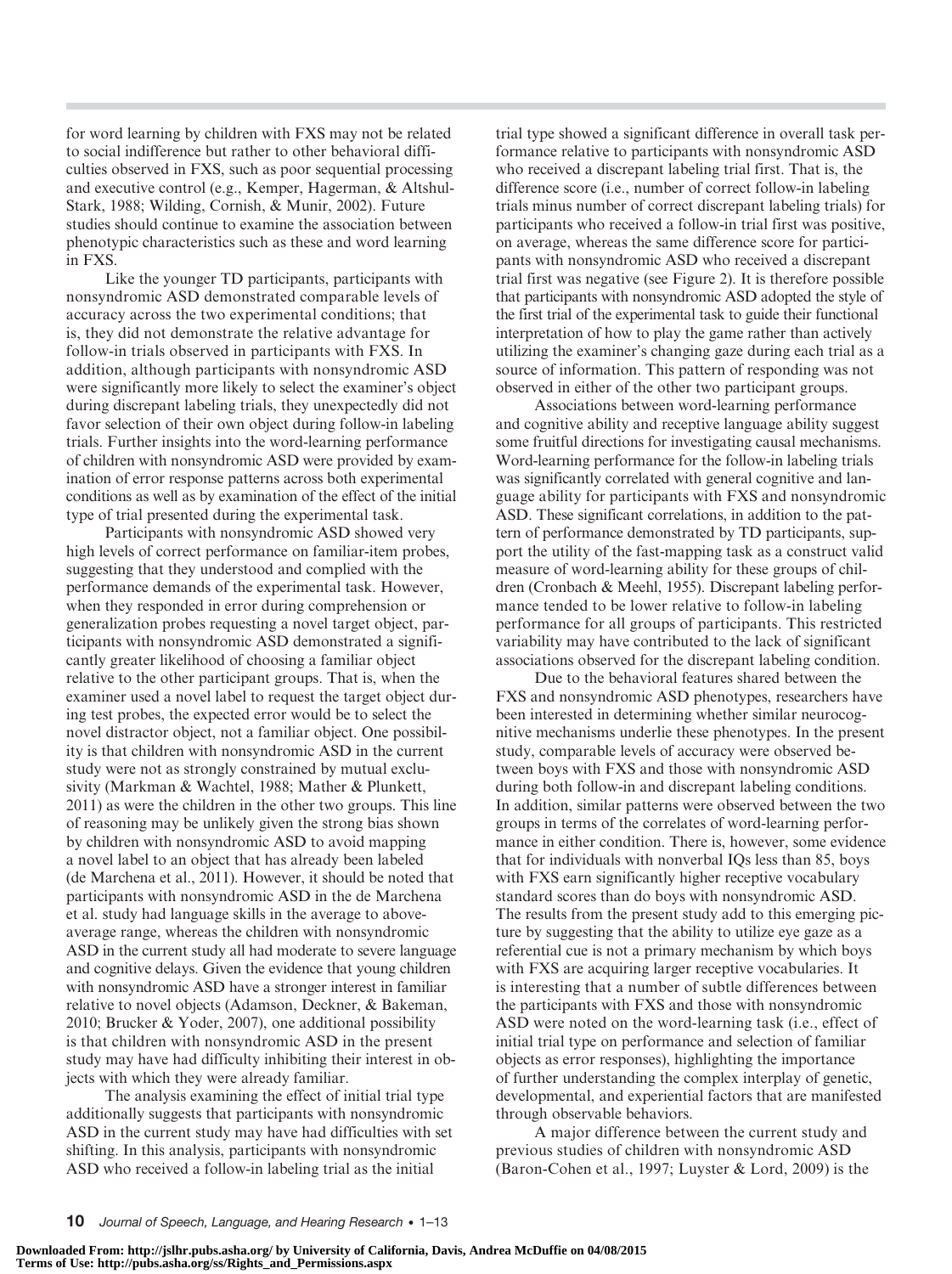number of experimental trials administered. The current study included three trials in each condition, with each trial consisting of both a comprehension probe and a generalization probe. This yielded a total of six opportunities for each participant to respond in each condition. Most previous studies using this paradigm administered only one trial of each condition across many participants. We reasoned that additional trials, as well as the inclusion of generalization probes, would provide a more stringent test of word learning than would a single trial. In addition, TD toddlers who participated in the original Baldwin (1991) study did not see the examiner's object during presentation of the novel word in either condition because that object was kept in a container throughout the trial. Failure to see the examiner's object may have differentially influenced response patterns. Furthermore, there are differences across studies in the number of times the novel object was labeled as well as the number of distractors that were presented during comprehension probes. Last, in the current study the objects were arranged systematically in a divided tray during test probes, whereas in other studies all of the objects were placed in a bag or other container and participants were asked to retrieve the target object from the container. We reasoned that such a response format would have interfered with correct responding for children with FXS, who benefit from environmental structure to display what they know. Thus, our test probes varied from previous studies in a number of ways.

# Limitations

The word-learning task used in the current study required compliance and cooperation on the part of the participants. Our stringent requirement that only data from participants who completed six valid trials be included in the analyses left us with a reduced sample size and may have resulted in a less representative sample of children with FXS, children with nonsyndromic ASD, or even TD children. Those children who contributed six valid trials may have been more compliant and willing or able to engage with an examiner, follow instructions, and respond to task parameters.

Although the current results suggest that participants did, in fact, utilize the examiner's direction of gaze to guide word learning in the discrepant labeling condition, the use of this strategy would be further supported by an observational analysis of whether participants shifted their gaze away from their own object and checked in with the examiner during discrepant labeling trials. Last, the matching process utilized in the current study resulted in the elimination of participants with nonsyndromic ASD whose nonverbal cognitive ability exceeded 85, as few boys with FXS achieve this level of cognitive functioning. Thus, participants with nonsyndromic ASD in the current study do not constitute a representative sample of individuals with nonsyndromic ASD. Because of this, conclusions from our between-syndromes comparisons may be applicable only to lower functioning individuals with nonsyndromic ASD.

# Conclusions and Future Directions

Findings from the present study contribute to our understanding of the ways in which children with FXS are able to learn new words in an interactive context. These findings also add to the growing body of evidence suggesting that important social processes may differ between FXS and nonsyndromic ASD (McDuffie et al., 2014; Thurman et al., 2014; Wolff et al., 2012). Given that social anxiety, challenging behaviors, and inattention are frequent phenotypic characteristics of boys with FXS, it is interesting that participants with FXS showed subtle advantages over participants with nonsyndromic ASD during follow-in labeling trials. This advantage was noted despite closely matched levels of nonverbal cognition and chronological age. These findings add to the evidence that the behavioral phenotype of boys with FXS may differ in important ways from the behavioral phenotype of boys with nonsyndromic ASD and that these differences may result in distinctions in the ways in which these individuals engage in social learning. Future research should examine a wider range of phenotypic characteristics.

One extension of the current study that would provide additional insight into the process of word learning in nonostensive contexts for children with either FXS or nonsyndromic ASD would involve the behavioral coding of looks to the examiner during both follow-in and discrepant trials. These data would allow us to determine whether the frequency with which a child "checks on" the examiner's direction of gaze is related to levels of task performance. Furthermore, such behavioral coding would enable the determination of whether above-chance levels of word learning in the discrepant labeling conditions is in fact a result of the participant shifting gaze to the speaker and using the speaker's direction of gaze to guide learning. Future studies should additionally examine how children with FXS and nonsyndromic ASD use other types of social cues to support word learning.

Understanding differential patterns and correlates of word-learning performance can help more clearly elucidate the unique behavioral phenotypes of FXS and nonsyndromic ASD and can lead to a better understanding of whether overt behaviors that are shared between neurodevelopmental disorders truly represent shared cognitive mechanisms. The scientific community is currently developing targeted interventions that will treat the core symptoms of nonsyndromic ASD and FXS. Understanding the different behavioral and learning manifestations of underlying mechanisms and how they may differ between disorders is essential for informing the efficient application of targeted interventions, both behavioral and pharmacological.

# Acknowledgments

This work was supported by National Institute of Child Health and Human Development Grants R01 HD054764 and U54 HD079125, awarded to Leonard Abbeduto. We thank the families for their participation in this study. We also thank Susan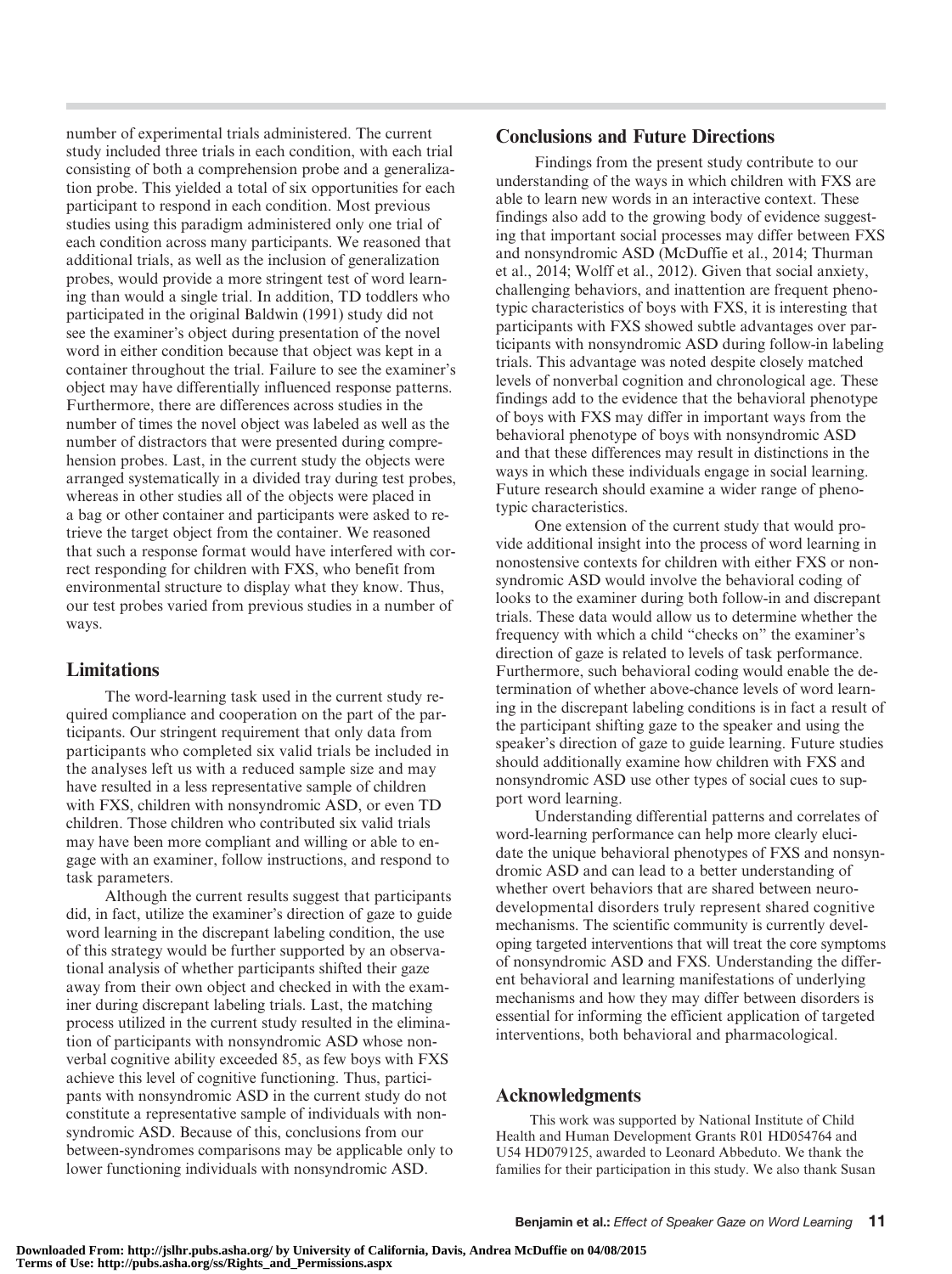Harris, Beth Goodlin-Jones, Claire Hauser, Sara Armson, Eileen Haebig, Ashley Oakes, and Cecilia Compton for assisting with data collection and Susen Schroeder for coordinating study visits. Leonard Abbeduto has received financial support from F. Hoffman-LaRoche Ltd., Roche TCRC Inc., and Neuren Pharmaceuticals Ltd. to develop and implement outcome measures for FXS clinical trials. Randi J. Hagerman has received funding from Novartis, Roche Pharmaceuticals, and Alcobra to carry out treatment studies in FXS, ASD, and Down syndrome. She also has consulted with Roche/Genentech, Novartis, and Alcobra regarding treatment studies in FXS. No other authors have financial disclosures to make.

## References

- Abbeduto, L., Brady, N., & Kover, S. T. (2007). Language development and fragile X syndrome: Profiles, syndrome-specificity, and within-syndrome differences. Mental Retardation and Developmental Disabilities Research Reviews, 13, 36–46.
- Abbeduto, L., Murphy, M., Cawthon, S., Richmond, E., Weissman, M., Karadottir, S., ... O'Brien, A. (2003). Receptive language skills of adolescents and young adults with Down or fragile X syndrome. American Journal on Mental Retardation, 108, 149–160.
- Adamson, L., Deckner, D., & Bakeman, R. (2010). Early interests and joint engagement in typical development, autism, and Down syndrome. Journal of Autism and Developmental Disorders, 40, 665–676.
- Akechi, H., Senju, A., Kikuchi, Y., Tojo, Y., Osanai, H., & Hasegawa, T. (2011). Do children with ASD use referential gaze to learn the name of an object? An eye-tracking study. Research in Autism Spectrum Disorders, 5, 1239–1242.
- Baldwin, D. (1993). Infants' ability to consult the speaker for clues to word reference. Journal of Child Language, 20, 395–418.
- Baldwin, D., & Markman, E. (1989). Establishing word-object relations: A first step. Child Development, 60, 381–398.
- Baldwin, D., Markman, E., Bill, B., Desjardins, R., Irwin, J., & Tidball, G. (1996). Infants' reliance on a social criterion for establishing word-object relations. Child Development, 67, 3135–3153.
- Baldwin, D. A. (1991). Infants' contribution to the achievement of joint reference. Child Development, 62, 875–890.
- Bani Hani, H., Gonzalez-Barrero, A. M., & Nadig, A. S. (2013). Children's referential understanding of novel words and parent labeling behaviors: Similarities across children with and without autism spectrum disorders. Journal of Child Language, 40, 971–1002.
- Baron-Cohen, S., Baldwin, D., & Crowson, M. (1997). Do children with autism use the speaker's direction of gaze strategy to crack the code of language? Child Development, 68, 48–57.
- Bassell, G. J., & Warren, S. T. (2008). Fragile X syndrome: Loss of local mRNA regulation alters synaptic development and function. Neuron, 60, 201–214.
- Brooks, R., & Meltzoff, A. N. (2005). The development of gaze following and its relation to language. Developmental Science, 8, 535–543.
- Brucker, C. T., & Yoder, P. (2007). Restricted object use in young children with autism: Definition and construct validity. Autism, 11, 161–171.
- Carey, S., & Bartlett, E. (1978). Acquiring a single new word. Papers and Reports on Child Language Development, 15, 17–29.
- Carpenter, M., Nagell, K., & Tomasello, M. (1998). Social cognition, joint attention, and communicative competence from 9 to 15 months of age. Monographs of the Society for Research in Child Development, 63, 1–143.
- Carpenter, M., Pennington, B., & Rogers, S. (2002). Interrelations among social-cognitive skills in young children with autism. Journal of Autism and Developmental Disorders, 32, 91–106.
- Cohen, I., Vietze, P., Sudhalter, V., Jenkins, E., & Brown, W. (1991). Effects of age and communication level on eye contact in fragile X males and non-fragile X autistic males. American Journal of Medical Genetics, 38, 498–502.
- Cornish, K., Cole, V., Longhi, E., Karmiloff-Smith, A., & Scerif, G. (2012). Does attention constrain developmental trajectories in fragile X syndrome? A 3-year prospective longitudinal study. American Journal on Intellectual and Developmental Disabilities, 117, 103–120.
- Cornish, K., & Wilding, J. (2010). Attention, genes, and developmental disorders. New York, NY: Oxford University.
- Corsello, C., Hus, V., Pickles, A., Risi, S., Cook, E. H., Jr., Leventhal, B. L., & Lord, C. (2007). Between a ROC and a hard place: Decision making and making decisions about using the SCQ. Journal of Child Psychology and Psychiatry and Allied Disciplines, 48, 932–940.
- Crawford, D. C., Acuna, J. M., & Sherman, S. L. (2001). FMR1 and the fragile X syndrome: Human genome epidemiology review. Genetics in Medicine, 3, 359–371.
- Cronbach, L. J., & Meehl, P. E. (1955). Construct validity in psychological tests. Psychological Bulletin, 52, 281–302.
- Dalton, K., Holsen, L., Abbeduto, L., & Davidson, R. (2008). Brain function and gaze fixation during facial-emotion processing in fragile X and autism. Autism Research, 1, 231–239.
- de Marchena, A., Eigsti, I., Worek, A., Ono, K., & Snedeker, J. (2011). Mutual exclusivity in autism spectrum disorders: Testing the pragmatic hypothesis. Cognition, 119, 96–113.
- Dunn, L., & Dunn, D. (2007). Peabody Picture Vocabulary Test– Fourth Edition. Circle Pines, MN: AGS.
- Fatemi, S. H., & Folsom, T. D. (2011). Dysregulation of fragile X mental retardation protein and metabotropic glutamate receptor 5 in superior frontal cortex of individuals with autism: A postmortem brain study. Molecular Autism. doi:10.1186/2040- 2392-2-6
- Gotham, K., Pickles, A., & Lord, C. (2009). Standardizing ADOS scores for a measure of severity in autism spectrum disorders. Journal of Autism and Developmental Disorders, 39, 693–705.
- Hagerman, R. (2008). Etiology, diagnosis, and development in fragile X syndrome. In J. E. Roberts, R. S. Chapman, & S. F. Warren (Eds.), Speech and language development and intervention in Down syndrome and fragile X syndrome. Baltimore, MD: Brookes.
- Hall, S. S., Lightbody, A. A., Hirt, M., Rezvani, A., & Reiss, A. L. (2010). Autism in fragile X syndrome: A category mistake? Journal of the American Academy of Child and Adolescent Psychiatry, 49, 921–933.
- Harris, M., Jones, D., & Grant, J. (1983). The nonverbal context of mothers' speech to infants. First Language, 4, 21–30.
- Hessl, D., Glaser, B., Dyer-Friedman, J., & Reiss, A. (2006). Social behavior and cortisol reactivity in children with fragile X syndrome. Journal of Child Psychology and Psychiatry, 47, 602–610.
- Hessl, D., Nguyen, D. V., Green, C., Chavez, A., Tassone, F., Hagerman, R. J., & Hall, S. (2009). A solution to limitations of cognitive testing in children with intellectual disabilities: The case of fragile X syndrome. Journal of Neurodevelopmental Disorders, 1, 33–45.
- Kemper, M. B., Hagerman, R. J., & Altshul‐Stark, D. (1988). Cognitive profiles of boys with the fragile X syndrome. American Journal of Medical Genetics, 30(1–2), 191–200.
- Loesch, D. Z., Huggins, R. M., & Hagerman, R. J. (2004). Phenotypic variation and FMRP levels in fragile X. Mental
- 12 Journal of Speech, Language, and Hearing Research 1-13